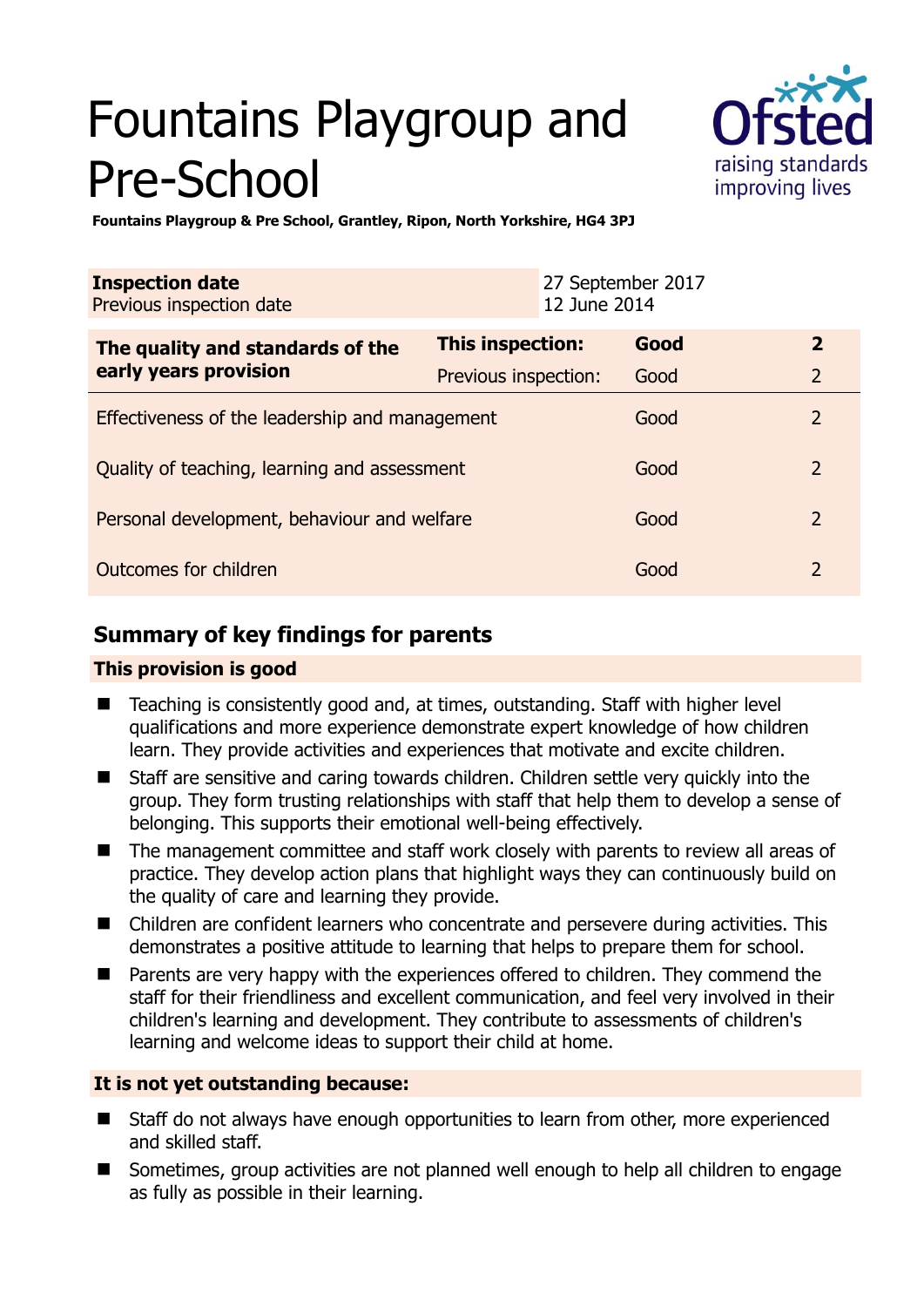# **What the setting needs to do to improve further**

#### **To further improve the quality of the early years provision the provider should:**

- create more opportunities for the most experienced staff to share their excellent knowledge and expert teaching skills with those who have less experience to help ensure a consistently high quality of teaching
- $\blacksquare$  improve the organisation of group activities to help all children to engage more effectively in their learning.

#### **Inspection activities**

- $\blacksquare$  The inspector had a tour of the premises.
- The inspector observed the quality of teaching and assessed the impact this has on children's learning and development.
- The inspector completed a joint observation with the manager.
- The inspector held a discussion with the manager and the chair of the management committee. She looked at relevant documents, such as the suitability checks carried out on staff, policies and procedures.
- The inspector spoke to children and staff at appropriate times during the inspection. She also spoke to a number of parents and took account of their views.

# **Inspector**

Clare Wilkins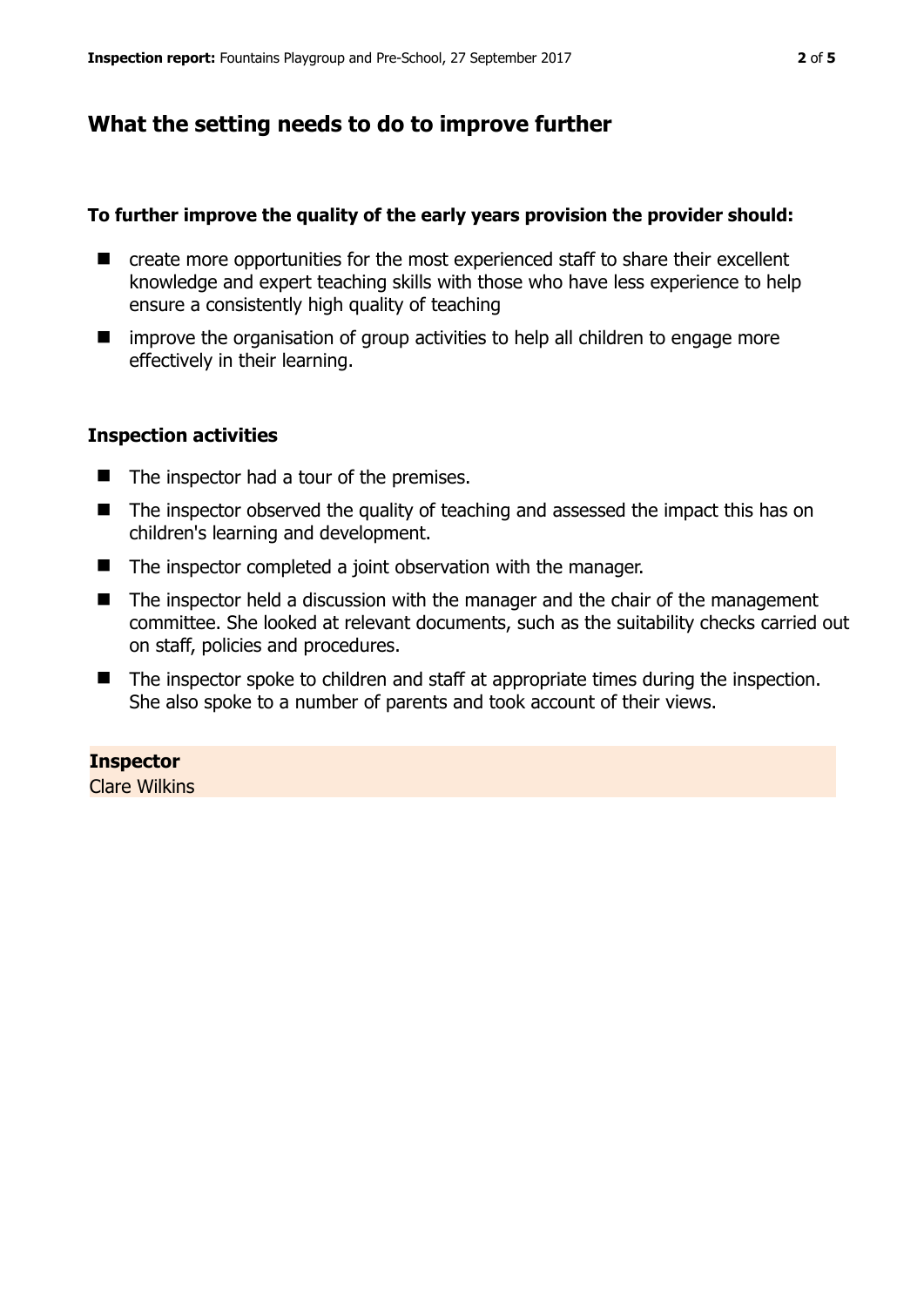# **Inspection findings**

#### **Effectiveness of the leadership and management is good**

Staff benefit from good support from the manager. They continue with their professional development and use new knowledge to enhance outcomes for children well, overall. For example, after a training course, new activities were introduced to strengthen children's learning in mathematics. Safeguarding is effective. All staff know what to do if they have a concern about a child's welfare. Partnerships with other professionals are well established. This particularly helps to consistently meet the needs of children who have special educational needs and/or disabilities and to support children when they move on to school. The manager works closely with staff to monitor the progress that children make. Together, they plan a good range of activities that supports children's continued learning across all areas.

## **Quality of teaching, learning and assessment is good**

Children benefit from a good balance of adult-led activities as well as opportunities to express their own ideas and lead their own play. Staff encourage them to explore the environment and independently resolve difficulties they encounter as they play. For example, children arrange crates and cardboard in a variety of ways to make a road to push their cars down. This helps children to develop strong problem-solving skills. Staff support children's physical development very well. They encourage children to move in different ways across an obstacle course they have made. This helps children to develop strength, balance and coordination. Staff ask skilful questions that encourage children to think and describe their ideas. This supports their language development very well.

#### **Personal development, behaviour and welfare are good**

Staff manage children's behaviour effectively. They gently remind children of the rules and praise them for their good behaviour. This also helps children to develop self-esteem and confidence. Children manage their self-care needs independently. Staff encourage them to manage their own coat and shoes, and prepare their own snack. Staff teach children to keep themselves safe and manage risks. For example, they work together to find a safe way to carry a plank of wood on the top of a toy car and discuss the dangers it presents. Children benefit from plenty of fresh air and exercise, and discuss the benefits of healthy foods. This helps to promote their physical health and well-being.

## **Outcomes for children are good**

All children, including those who have special educational needs and/or disabilities, make good progress in their learning. They benefit from teaching that is tailored to their individual needs and challenges them to build on what they already know and can do. Children develop skills in mathematics and literacy that help to prepare them for later learning. They have plenty of opportunities to learn about numbers and counting during daily routines and activities. Younger children enjoy a wide range of opportunities to experiment with making marks and patterns. For example, they observe the shapes on the ground as they pour water from watering cans. Older children learn to write letters.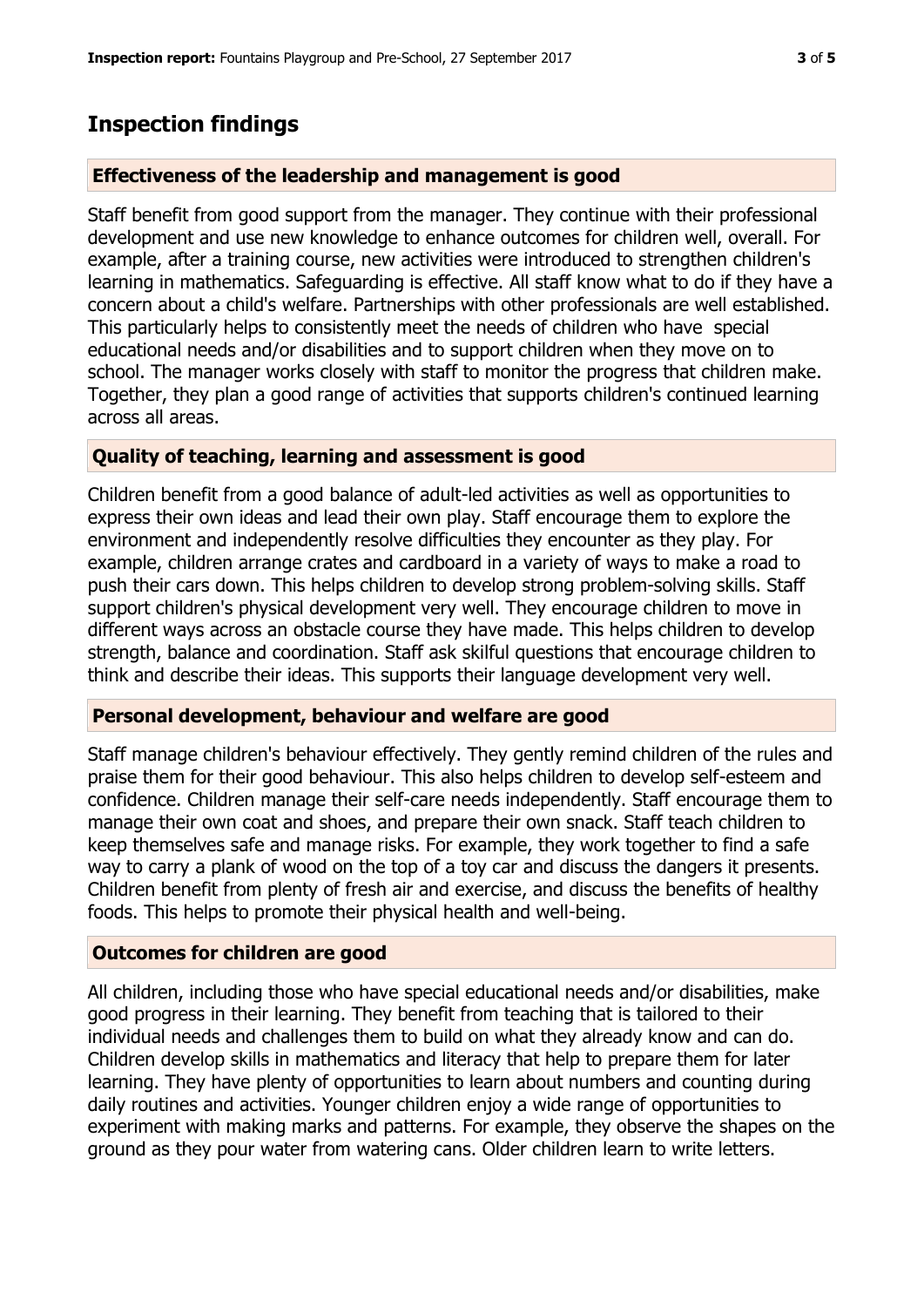# **Setting details**

| Unique reference number                             | 400414                     |
|-----------------------------------------------------|----------------------------|
| <b>Local authority</b>                              | North Yorkshire            |
| <b>Inspection number</b>                            | 1087824                    |
| <b>Type of provision</b>                            | Full-time provision        |
| Day care type                                       | Childcare - Non-Domestic   |
| <b>Registers</b>                                    | Early Years Register       |
| Age range of children                               | $2 - 3$                    |
| <b>Total number of places</b>                       | 20                         |
| <b>Number of children on roll</b>                   | 18                         |
| <b>Name of registered person</b>                    | <b>Fountains Playgroup</b> |
| <b>Registered person unique</b><br>reference number | RP518685                   |
| Date of previous inspection                         | 12 June 2014               |
| <b>Telephone number</b>                             | 01765 620 019              |

Fountains Playgroup and Pre-School registered in 1995. It operates within a purpose built building in the grounds of Fountains Primary School, in the village of Grantley near Ripon. The pre-school operates term time only and is open from 8.45am to 3.30pm, Monday to Friday. The pre-school employs four members of childcare staff. Of these, one holds an appropriate early years qualification at level 3 and one at level 6. The pre-school receives funding to provide free early education sessions for two-, three- and four-year-old children.

This inspection was carried out by Ofsted under sections 49 and 50 of the Childcare Act 2006 on the quality and standards of provision that is registered on the Early Years Register. The registered person must ensure that this provision complies with the statutory framework for children's learning, development and care, known as the early years foundation stage.

Any complaints about the inspection or the report should be made following the procedures set out in the guidance 'Complaints procedure: raising concerns and making complaints about Ofsted', which is available from Ofsted's website: www.gov.uk/government/organisations/ofsted. If you would like Ofsted to send you a copy of the guidance, please telephone 0300 123 4234, or email enquiries@ofsted.gov.uk.